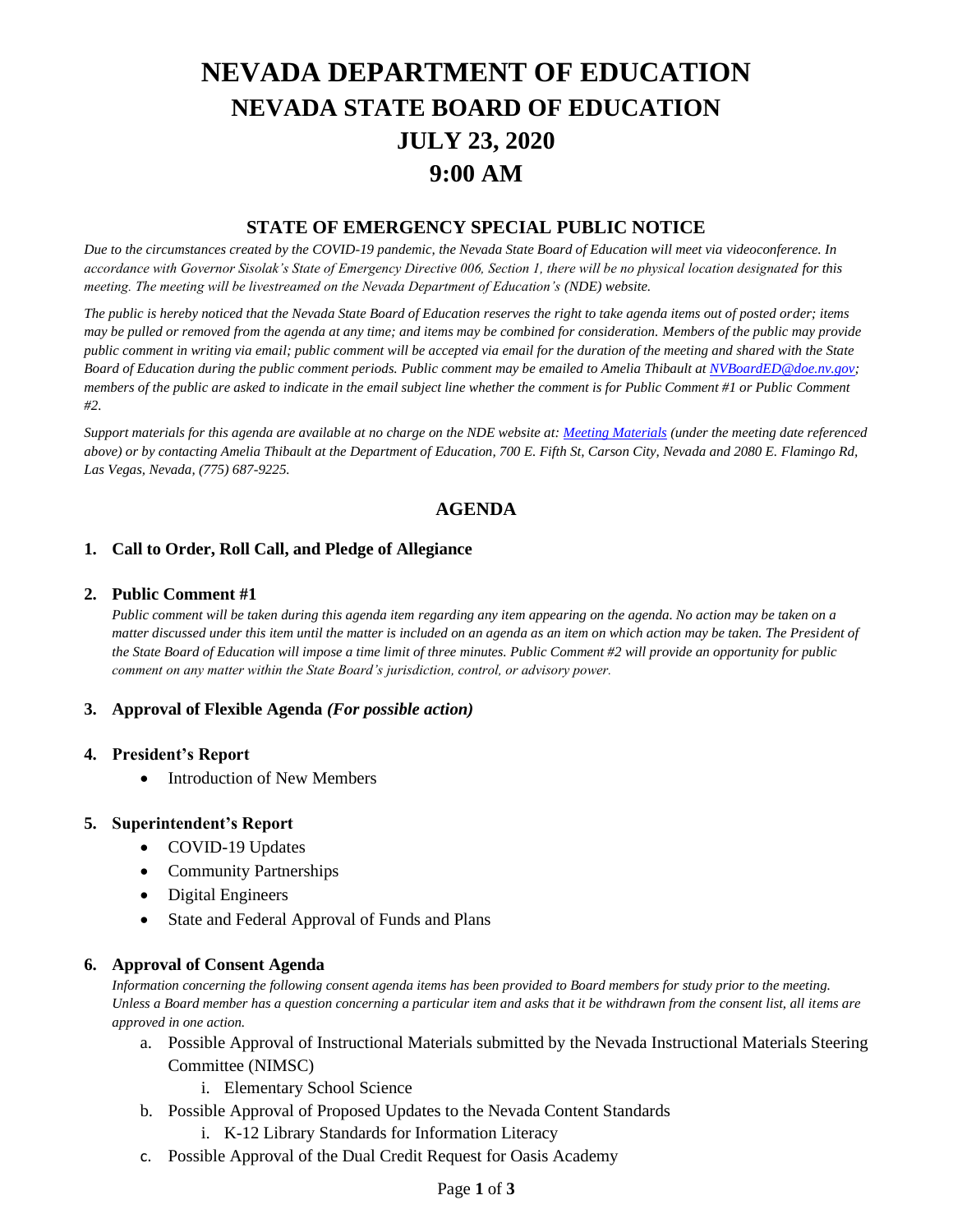- d. Possible Approval of the Dual Credit Request for Leadership Academy of Nevada
- e. Possible Approval of the Dual Credit Request for Nevada State High School
- f. Possible Approval of the Dual Credit Request for Beacon Academy
- g. Possible Approval of Non-Binding Recommended Ratios for Specialized Instructional Support Personnel
- h. Possible Approval of Private School Agent Permits
- i. Possible Approval for Private School Licenses
	- i. Advantages School International
	- ii. Mountain View Montessori School
	- iii. Mountain Heights Montessori
- j. Possible Approval for the Renewal of Privates School Licenses
	- i. Adelson Education Campus
	- ii. Montessori Visions Academy
- k. Possible Approval of the Nevada State Board of Education Meeting Schedule for Calendar Year 2021
- l. Possible Approval of Board Meeting Minutes from June 4, 2020
- m. Possible Approval of Diversity, Equity, and Inclusion Workgroup from June 29, 2020
- 7. **Information, Discussion, and Possible Action regarding the Governor's Office of Science, Innovation & Technology Supports Responding to COVID-19** *(Information/Discussion/Possible Action)*

The Board will receive an update regarding the resources and supports made available to school districts and the Department by the Governor's Office of Science, Innovation & Technology, highlighting efforts in access to broadband for distance learning.

- Brian Mitchell, Director of the Governor's Office of Science, Innovation & Technology
- 8. **Information, Discussion, and Possible Action regarding the Diversity, Equity, and Inclusion Workgroup of the Nevada State Board of Education (***Information/Discussion/Possible Action)* The Board will receive an Update from the Diversity, Equity, and Inclusion Workgroup of the Nevada State Board of Education regarding their first meeting and subsequent discussion. Possible action includes a recommendation from the Workgroup for the Board to send letters to elected officials and the Federal Communications Commission regarding the digital divide.
	- Tamara Hudson, Member, Nevada State Board of Education
- 9. **Information, Discussion, and Possible Action regarding the 2020 Statewide Plan for the Improvement of Pupils** *(Information/Discussion/For Possible Action)*

In accordance with NRS 385.111, the Board will receive a presentation of the *2020 Statewide Plan for the Improvement of Pupils (STIP)* for possible approval.

- Sarah Nick, Management Analyst to the Superintendent
- Jessica Todtman, Chief Strategy Officer

# 10. **Information, Discussion, and Possible Action regarding schools requesting ratings under the Alternative Performance Framework** *(Information/Discussion/For Possible Action)*

The Board will receive a presentation regarding schools that have applied to the Nevada Department of Education to be rated using the Alternative Performance Framework (APF) for the 2020-21 School Year. Nevada Revised Statutes 385A.730-740 require a school district or the sponsor of a charter school to apply to the Board on behalf of a school or charter school that requests to be rated using the APF.

• Brenda Bledsoe, Education Programs Professional, Office of Assessment, Data, and Accountability Management